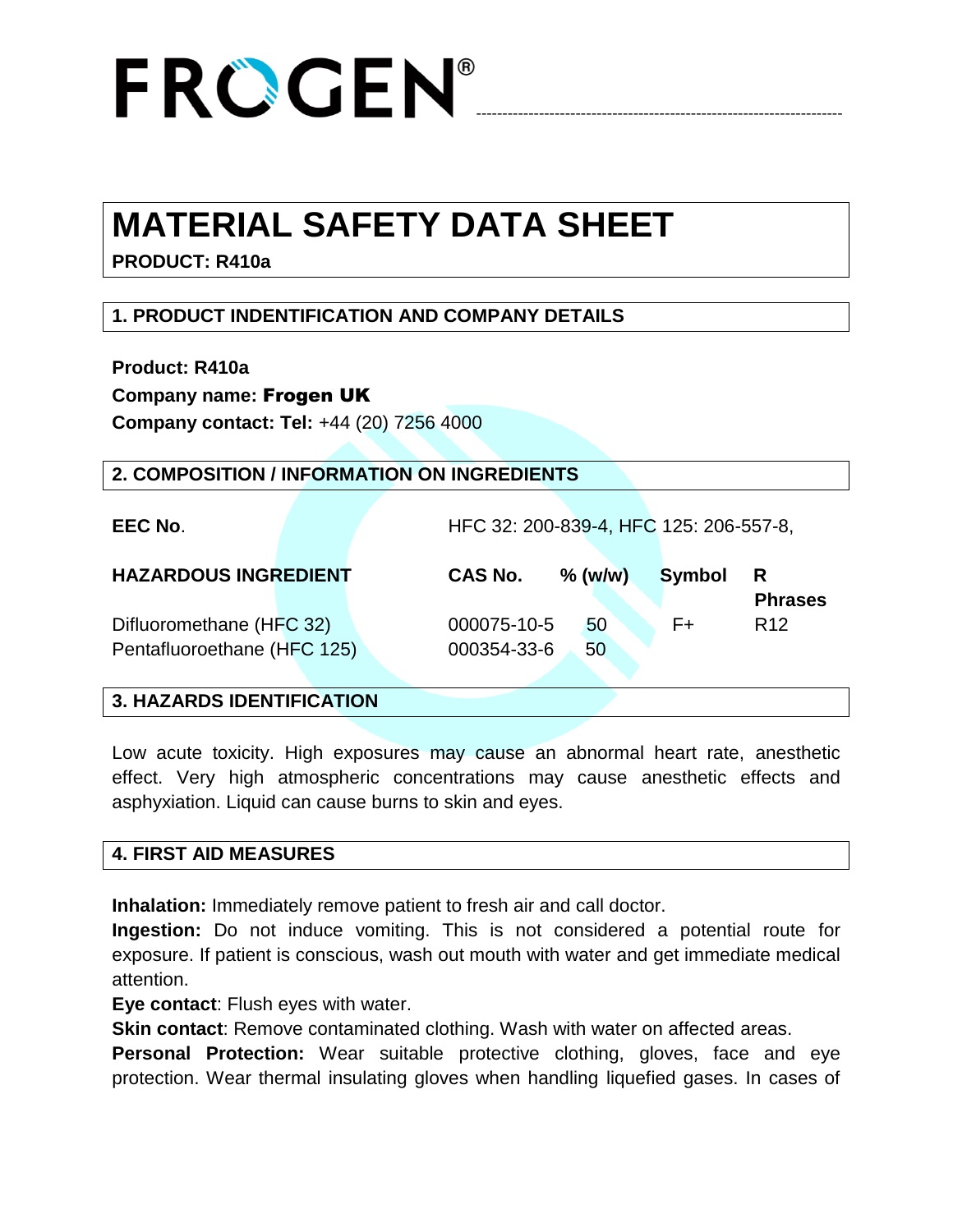insufficient ventilation, where exposure of high concentrations of vapor is possible, suitable respiratory protective equipment with positive air supply should be used.

----------------------------------------------------------------------

#### **5. PHYSICAL & CHEMICAL PROPERTIES**

| Appearance                 |    | Liquefied, colorless gas                              |
|----------------------------|----|-------------------------------------------------------|
| Odor                       | ÷  | Faint ethereal odor                                   |
| <b>Physical state</b>      | ÷  | Gas at normal temperature and pressure                |
| <b>Boiling point</b>       |    | $-48.5$ °C (-55.4°F)                                  |
| Vapor pressure             | ÷  | 11134.2 mm Hg at 21.1°C (70°F)                        |
| Density (g/ml)             | ÷  | 1.08 at $21.1^{\circ}$ C (70 $^{\circ}$ F)            |
| <b>Solubility in water</b> |    | Insoluble                                             |
| Solubility in other        | ÷  | Soluble in chlorinated solvents, esters and alcohols. |
| Vapor density (Air=1)      | G. | 3.0 approximately at bubble point temperature         |

#### **6. FIRE FIGHTING MEASURES**

**Flammable Properties**: This refrigerant is Nonflammable under ambient temperature and pressure conditions.

**Suitable extinguishing media**: Allow gas fires to burn until exhausted. Water spray should be used to cool containers.

**Specific methods**: Heat of fire can build pressure in cylinder, hence move away from container. Immediately cool cylinder using water.

**Special protective equipment for firefighting**: Use self contained breathing apparatus.

#### **7. STABILITY AND REACTIVITY**

**Hazardous reactions:** Certain mixtures of HFC's and chlorine may be flammable or reactive under certain conditions.

**In compatible materials:** Finely divided metals, magnesium and alloys containing more than 2% magnesium. Can react violently if in contact with alkali metals, alkaline earth metals – sodium. May react violently with oxidizing agents.

**Hazardous decomposition products:** Hydrogen chloride, hydrogen fluoride by decomposition and hydrolysis.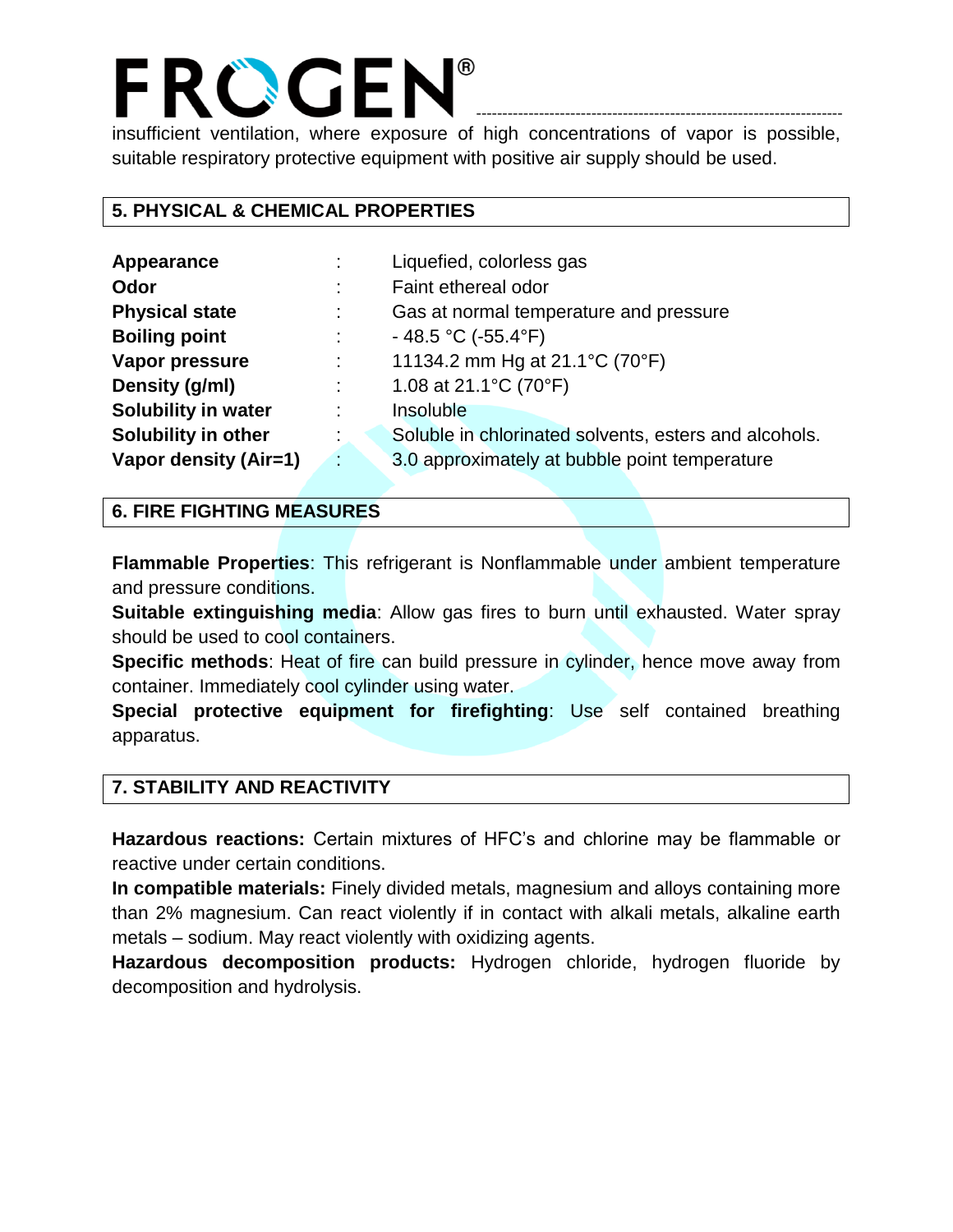

**Inhalation**: High exposures may cause abnormal heart rate and prove suddenly fatal. Very high atmospheric concentrations may cause anesthetic effects and asphyxiation. **Skin contact**: Liquid can cause burns to skin. Unlikely to be hazardous by skin adsorption.

**Eye contact**: Liquid can cause burns to eyes.

**Ingestion**: Highly unlikely but should this occur freeze burns will result.

#### **Long term exposure**:

**HFC 32**: An inhalation study in animals has shown that repeated exposures produces no significant effects (49,500 ppm in rats).

**HFC 125**: An inhalation study in animals has shown that repeated exposures produces no significant effects (50,000 ppm in rats).

#### **9. ECOLOGICAL INFORMATION**

**Effect on effluent treatment**: Discharges of the product will enter the atmosphere and will not result in long term aqueous contamination.

#### **Persistence and degradation**:

**HFC 32**: Decomposed comparatively rapidly in lower atmosphere (troposphere).

Atmospheric lifetime in 5.6 years. Has Global Warming Potential (GWP) of 650 (relative to 1 for carbon dioxide at 100 years.

**HFC 125**: Decomposed slowly in lower atmosphere (troposphere). Atmospheric lifetime in 32.6 years. Has Global Warming Potential (GWP) of 2800 (relative to 1 for carbon dioxide at 100 years.

#### **10. DISPOSAL PROCEDURES**

Best to recover and recycle. If it is not possible, destruction is to be in an approved facility, which is equipped to absorb and neutralize acid gases and other toxic processing products. Do not attempt to dispose of residual or unused quantities.

#### **11. ACCIDENTAL RELEASE MEASURES**

**Personal precautions**: Shut off valve and isolate source of leak if without risk.

Move cylinder to well ventilated area. Evacuate area and ensure adequate ventilation. Prevent liquid from entering drainage. Contain spillages with sand, earth or suitable adsorbent material.

**Environmental precautions**: Keep personnel away. Try to stop release.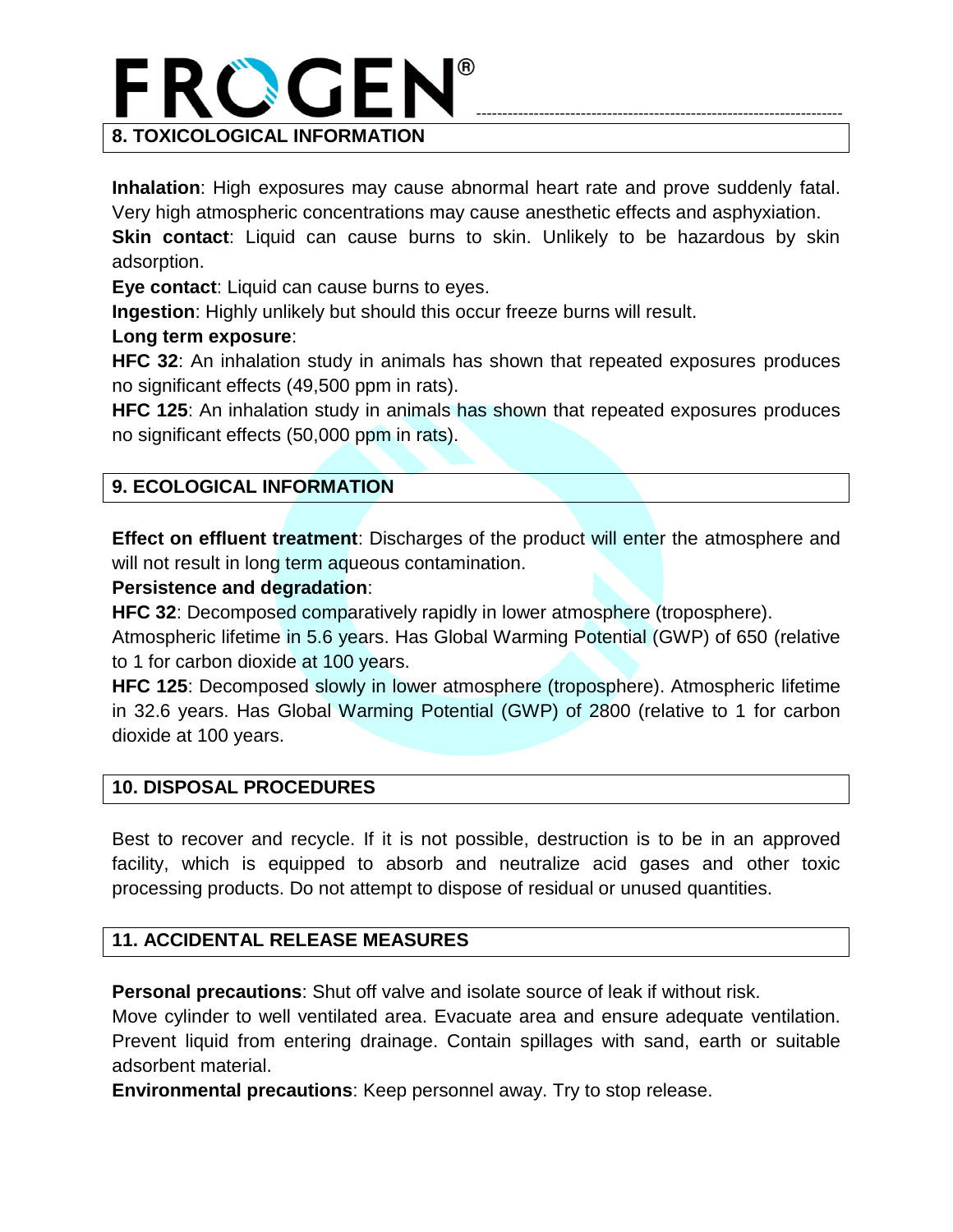# ----------------------------------------------------------------------

## **12. HANDLING AND STORAGE**

**Precautions to be taken in handling**: Keep away from sources of ignition. Take precautionary measures against static discharges. Protect cylinders from damage. Do not drag, slide, roll or drop cylinders. Slowly open valve. Close cylinder valve after each use and keep closed even when cylinder is empty.

Never apply heat or flame to any part of cylinder. Avoid inhalation of high concentration of vapors. Avoid contact between liquid and skin and eyes.

**Precautions to be taken in storage**: Store and use with adequate ventilation.

Keep in a cool place away from fire risk, direct sunlight and all sources of heat.

Avoid storing near intake of air conditioning units, boiler units and open drains. Store cylinders below 45°C.

**Process hazards**: Liquid transfers between refrigerant containers can result in static generation. Ensure adequate earthing.

| <b>13. TRANSPORT INFORMATION</b> |   |                                    |  |  |  |
|----------------------------------|---|------------------------------------|--|--|--|
|                                  |   |                                    |  |  |  |
| <b>UN Number</b>                 |   | 3163                               |  |  |  |
| <b>AIR</b>                       |   |                                    |  |  |  |
| ICAO/IATA - primary              | ÷ | 2.2                                |  |  |  |
| <b>SEA</b>                       |   |                                    |  |  |  |
| IMDG - primary                   |   | 2.2                                |  |  |  |
| Shipping name                    |   | Refrigerant R 410a                 |  |  |  |
| Marine pollutant                 |   | Not classified as marine pollutant |  |  |  |
| <b>ROAD/ RAIL</b>                |   |                                    |  |  |  |
| <b>ADR/RID Class</b>             |   | 2                                  |  |  |  |

#### **14. REGULATORY INFORMATION**

Not classified as harmful to users.

#### **15. OTHER INFORMATION**

Ensure all national / local regulations are observed and adhered to. Ensure that the operators understand the hazard of nitrogen enrichment. The hazard of asphyxiation is often overlooked and must be stressed during operator training.

Before using this product in any new process or experiment, a thorough material compatibility and safety study should be carried out. The MSDS is based on reliable